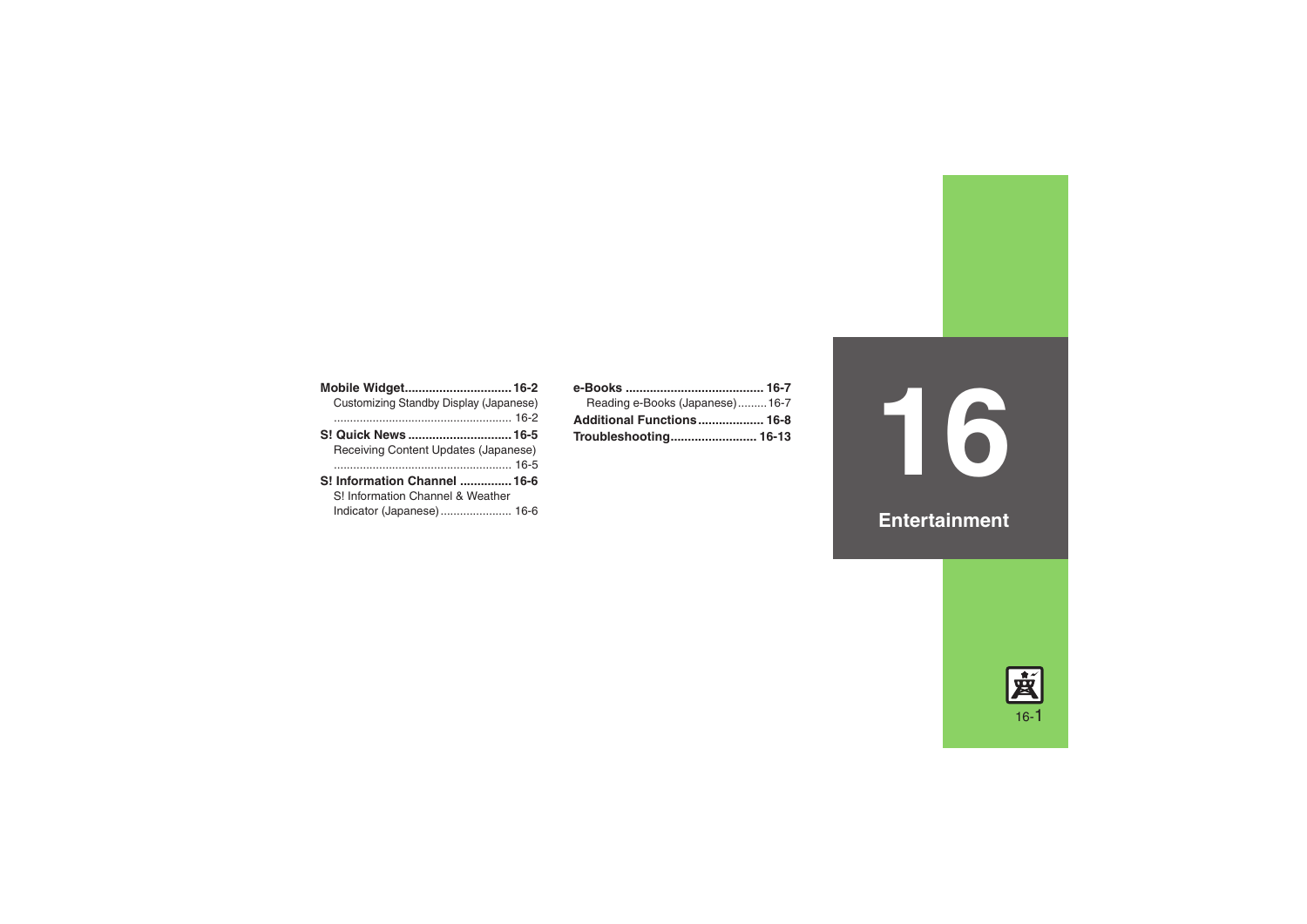#### <span id="page-1-0"></span>**Mobile Widget**

### <span id="page-1-1"></span>**Customizing Standby Display (Japanese)**

Paste various widgets (applications) to Standby to access/activate information/





## 3*Download* .

Follow onscreen instructions.

#### **Installing Widgets**

**•** Some widgets may need to be installed manually; follow these steps: **[Widget List] Highlight widget**  $\blacktriangleright$ *Options* or **■**  $\rightarrow$  *Install*  $\rightarrow$  *Yes* **Activating Single Widgets [Widget List] Select widget**

#### **Advanced**



**C[Opening properties](#page-7-1) C[Opening widget notification history](#page-7-2) [Canceling automatic updates](#page-7-3) C[Receiving updates automatically while abroad](#page-7-4) CDisabling** [widget notifications](#page-7-5) ([Disabling cookies](#page-7-6) ([Deleting cookies](#page-7-7) (**[P.16-8](#page-7-1)**)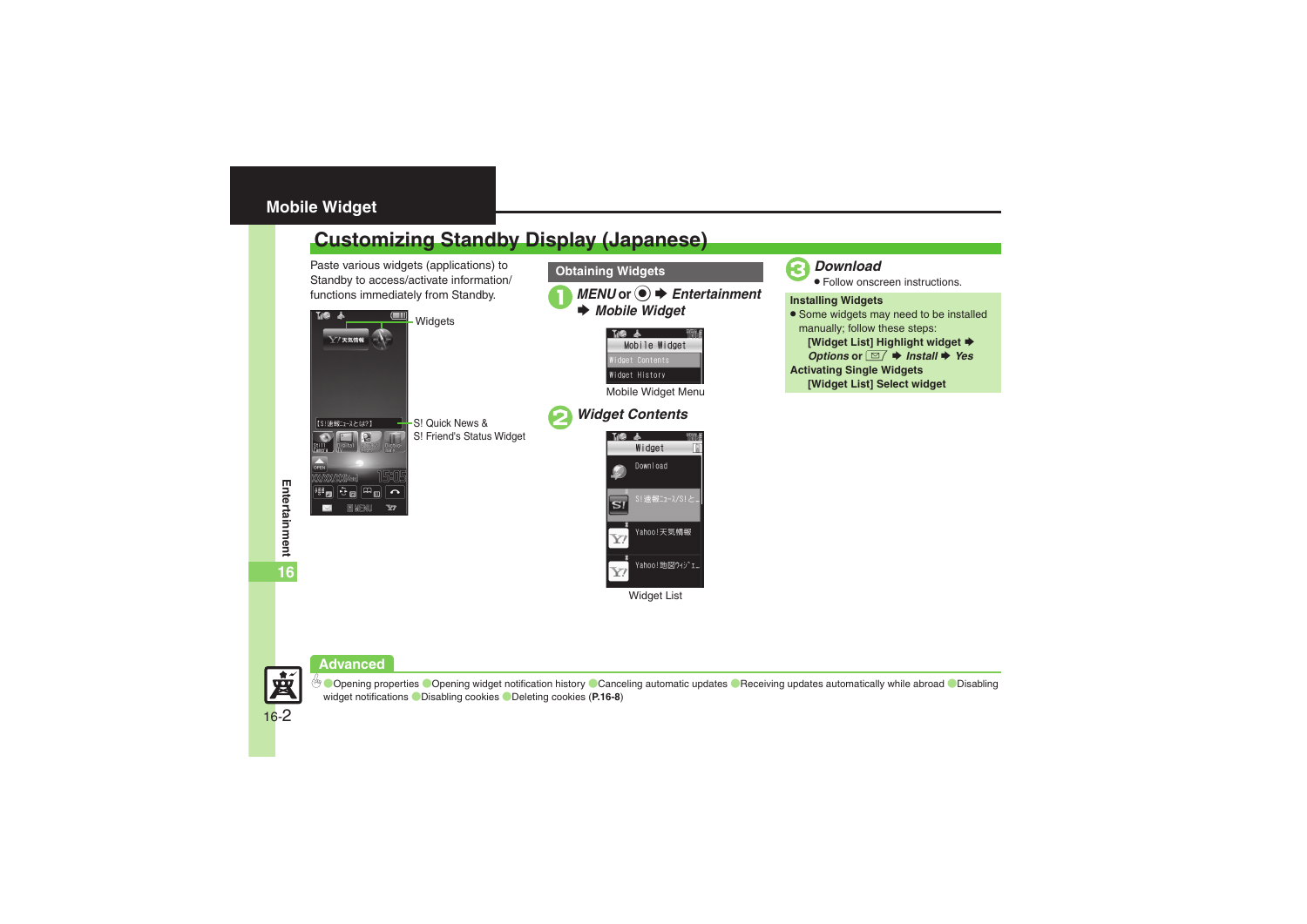#### **Mobile Widget**

#### **Saving Widgets to Standby**

Most operations are described for Touch Panel.



Widget Tab-Standby Shortcut Tab

• When **A** (OPEN) does not appear, press  $\bullet$  or  $\boxed{\circ}$ .

 $\bm{\Theta}$ 

#### 2**Drag widget to Standby**

. Corresponding icon appears in Standby.

#### \$ **(CLOSE)**  S **Completed**

**Removing Widgets from Standby**

Long Touch widget *➡ Remove ➡ Yes* 

#### **Moving Widgets**

. Drag widget to target location.

#### **Using Widgets**

Most operations are described for Touch Panel.

#### 1**Tap widget**

- . Widget activates; follow onscreen instructions.
- When no widget appears, press  $\blacksquare$ or  $\boxed{\circ}$ .

#### **Toggling Sheets**

Toggle sheets to use widgets and Standby shortcuts pasted on each sheet.

#### **1** While **2** (OPEN) appears, **swipe finger left or right across Display**

- When **the (OPEN)** does not appear, press  $\bullet$  or  $\boxed{\circ}$ .
- **•** Sheet name appears at the top, then disappears.
- . Save widgets as needed; corresponding icons appear on the current sheet.

#### **Using Locked Sheets**

**■**  $\blacktriangleright$  **Enter Handset Code**  $\blacktriangleright$  **OK** or **●** 

#### **Handling with Handset Keys**

To handle widgets with handset keys, press  $\circledS$  to activate pointer ( $\mathbb \setminus$ ) first. When finished, press **c** (pointer disappears).

| <b>Saving</b><br><b>Widgets</b>   | Use $\Diamond$ to point to $\Box$<br>(OPEN) $\blacktriangleright$ ( $\blacklozenge$ ) $\blacktriangleright$ Select<br>widget → <sup>[222</sup> |
|-----------------------------------|------------------------------------------------------------------------------------------------------------------------------------------------|
| <b>Using</b>                      | Use $\Diamond$ to point to widget                                                                                                              |
| <b>Widgets</b>                    | $\blacktriangleright$ (e)                                                                                                                      |
| Removing                          | Use $\langle \cdot \rangle$ to point to widget                                                                                                 |
| <b>Widgets</b>                    | $\blacktriangleright$ $\overline{\mathbf{Y}'}$ $\blacktriangleright$ Remove $\blacktriangleright$ Yes                                          |
| <b>Moving</b><br><b>Widgets</b>   | Use $\Diamond$ to point to widget<br>$\blacktriangleright$ $\overline{Y}$ $\blacktriangleright$ Change Layout<br>Specify target location       |
| <b>Moving</b>                     | Use $\ddot{\ddot{\psi}}$ to point to widget                                                                                                    |
| <b>Widgets to</b>                 | $\blacktriangleright \overline{Y}$ $\blacktriangleright$ To Front or To                                                                        |
| <b>Front/Back</b>                 | Back                                                                                                                                           |
| <b>Updating</b>                   | Use $\langle \cdot \rangle$ to point to widget                                                                                                 |
| <b>View</b>                       | $\blacktriangleright \overline{Y}$ $\blacktriangleright$ Update View                                                                           |
| <b>Switching</b><br><b>Sheets</b> | Use $\langle \cdot \rangle$ to point to blank<br>area (no widgets or icons)<br>$\blacktriangleright \overline{Y}$                              |



#### **Advanced**

16-3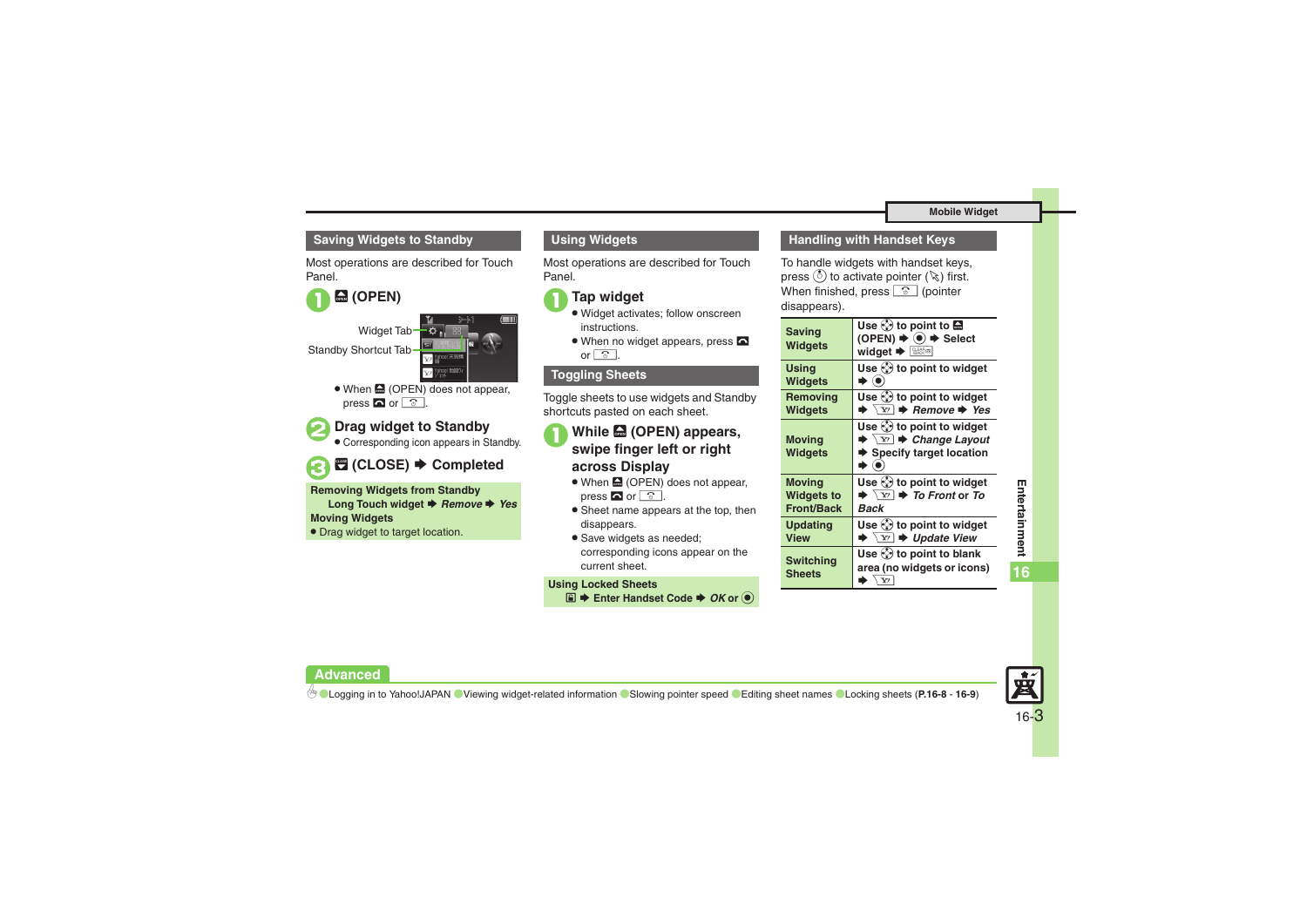#### **Mobile Widget**

#### **De Entry**



**In Widget list, highlight** widget ♦ *Options* or  $\boxed{\text{ }}$  $\rightarrow$  *Delete*  $\rightarrow$  *Yes* [ **All Entries In Widget list, Options or** 

 $\overline{\Xi}$  $\rightarrow$ *Delete All* $\rightarrow$  **Enter Handset Code**  $\blacktriangleright$  **OK or**  $\textcircled{\tiny{\bullet}}$ 

#### S *Yes*

. If there is widget saved in Standby, a confirmation appears.

#### **Deleting Widgets Using S! Quick News & S! Friend's Status Widget**

S!速報ニュース/S!ともだち状況 (preloaded S! Quick News & S! Friend's Status widget) shows S! Quick News and S! Friend's Status information in Standby.

| 【S!速報ニュースとは?】 |  |
|---------------|--|
|               |  |
| S!速報ニュースとは?】  |  |

**View Settings**



**widget**  $\blacktriangleright$ *Operation* or  $\boxed{Y}$ 

- **▶ Switch Pattern**
- Repeat the above steps to switch the view.





宴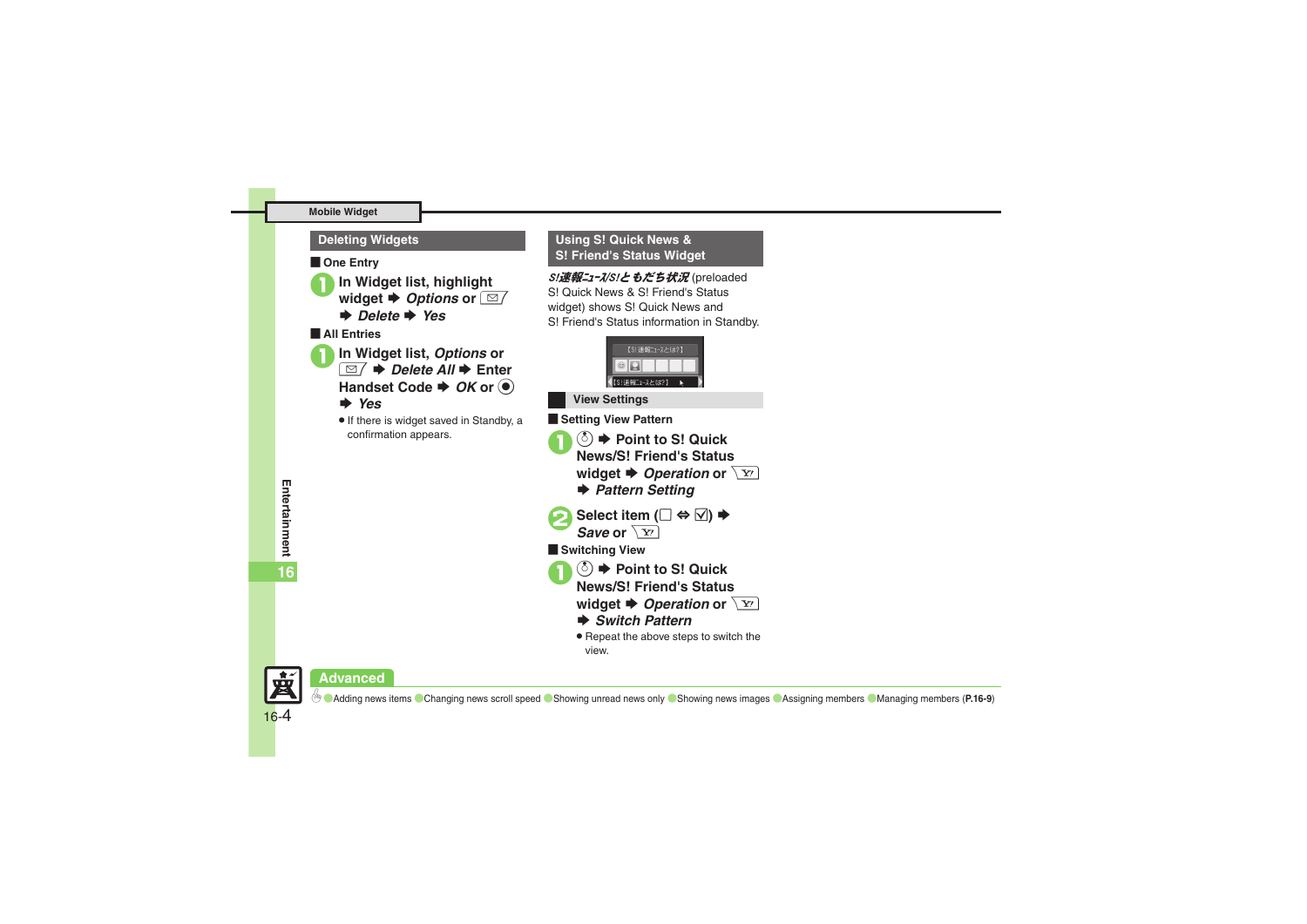#### <span id="page-4-0"></span>**S! Quick News**

#### <span id="page-4-1"></span>**Receiving Content Updates (Japanese)**

View content updates or breaking news. Transmission fees apply.

■ *MENU* or ● *Entertainment*  $\rightarrow$  **S! Quick News Registering S! Quick News Items**

| M.           |                    |               |  |
|--------------|--------------------|---------------|--|
|              |                    | S! Quick News |  |
|              | S! Quick News List |               |  |
| S! Loop List |                    |               |  |
| Settings     |                    |               |  |
|              |                    |               |  |



| 登録はこちら                |  |
|-----------------------|--|
| S!速報ニュースとは?           |  |
| <実型録>                 |  |
| Quick News List<br>S! |  |

**■ 登録はこちら ⇒ Yes** . Handset connects to the Internet. 4**Select item** . Follow onscreen instructions. **Opening Information** 1**In S! Quick News List, select item**. Title list appears. 2**Select title** The Jac ■ニュース速報 台風7号接近 今年最大級の台風 号が九州に接近中。 ● Press 一覧 or  $\boxed{\cong/}$  to return to title list, or  $\overline{\mathscr{K}}$ へ or  $\overline{\mathscr{L}'}$  to open next title.

**Updating Items Manually [S! Quick News List] Highlight item ⇒ メニューor ∑**? ➡ *更新* ➡ 一件or 全件

**Indicators**

| .       |                            |  |
|---------|----------------------------|--|
|         |                            |  |
| $\circ$ | <b>Unread Special news</b> |  |
| Q       | <b>Read Special news</b>   |  |
| ۶,      | <b>Unread News Flash</b>   |  |
| F.      | <b>Read News Flash</b>     |  |
| L٦      | <b>Unread General news</b> |  |
|         | <b>Read General news</b>   |  |
|         | Auto update disabled       |  |
|         |                            |  |

# **Entertainment Entertainment**

#### **Advanced**

b **Receiving S! [Loop Item updates](#page-9-0) Oupdating list automatically C[Checking update schedule](#page-9-2) C[Changing background image](#page-9-3) O[Deleting S!](#page-9-4) Quick News** [items](#page-9-4) OUpdating S! [Loop items manually](#page-9-5) C[Accessing source sites](#page-9-6) O[Disabling image download](#page-9-7) O[Deleting S!](#page-10-0) Loop items O[Resetting S!](#page-10-1) Quick News List and S! [Loop List](#page-10-1) (**[P.16-10](#page-9-0)** - **[16-11](#page-10-1)**)

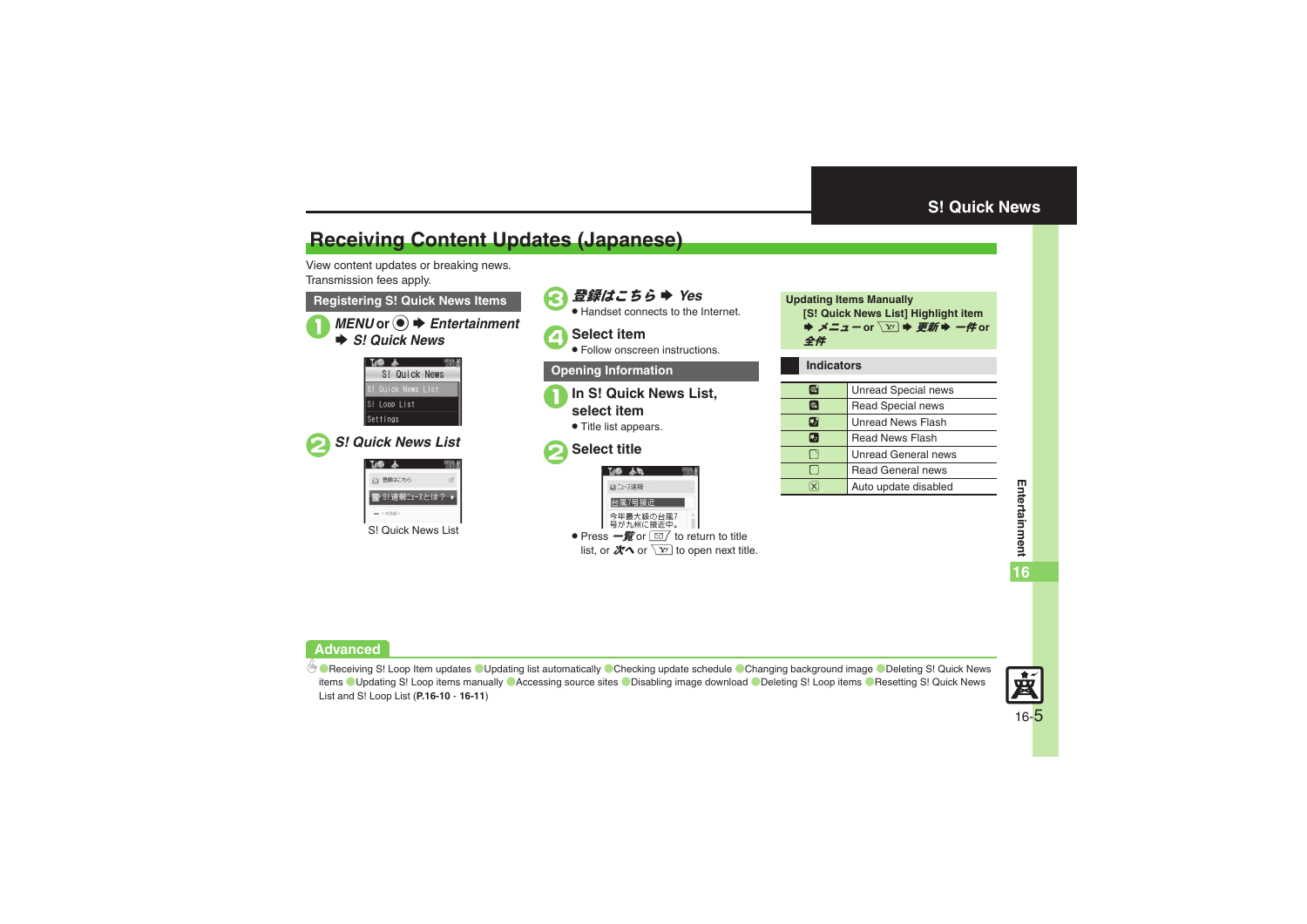#### <span id="page-5-1"></span><span id="page-5-0"></span>**S! Information Channel & Weather Indicator (Japanese)**

Subscribe to Japanese mobile periodicals that download to handset automatically. Transmission fees apply.

#### **Service Registration & Content Subscription**

#### *MENU* or **●**  $\rightarrow$  *Entertainment*  $\rightarrow$  **S!** Information Channel/ *Weather*



S! Information Channel Menu

#### 2*Registration/Cancel* .

 Handset connects to the Internet. Follow onscreen instructions.

#### **New Received Information**

Information window opens for new S! Information Channel info delivery.

## <sup>1</sup>**While Information window appears,** *S! Info. Channel*

- S! Information Channel page opens. Follow onscreen instructions.
- **•** S! Information Channel page handling is similar to that of Yahoo! Keitai.



**Opening Unread Latest Issue [S! Information Channel Menu]**  *What's New***Opening Back Issues [S! Information Channel Menu]** *Back*  **Issue → Select date** 

#### **Using Weather Indicator**

After S! Information Channel registration. local area weather indicator appears in Standby.

| Clear skies (day) & Snow |                  |
|--------------------------|------------------|
| Clear skies (night)      | Thunder showers  |
| Cloudy                   | Then             |
| Rain                     | Partly/chance of |

Example:  $\omega$ / $\rightarrow$   $\rightarrow$  Partly cloudy with a chance of rain

Indicators other than the above also appear for more information.

#### **Manual Update**

**[S! Information Channel Menu]**  *Weather Indicator* S *Manual Update* S *Yes*

#### **Advanced**



**<sup>6</sup>** [Hiding Information window for new received info](#page-10-2) [Changing Display Size](#page-10-3) [Changing scroll unit](#page-10-4) [Copying text](#page-10-5) Chiding Weather Indicator in Standby ([Canceling Weather Indicator automatic updates](#page-10-7) ([Hiding Information window for weather updates](#page-10-8) (And more on **[P.16-11](#page-10-2)**)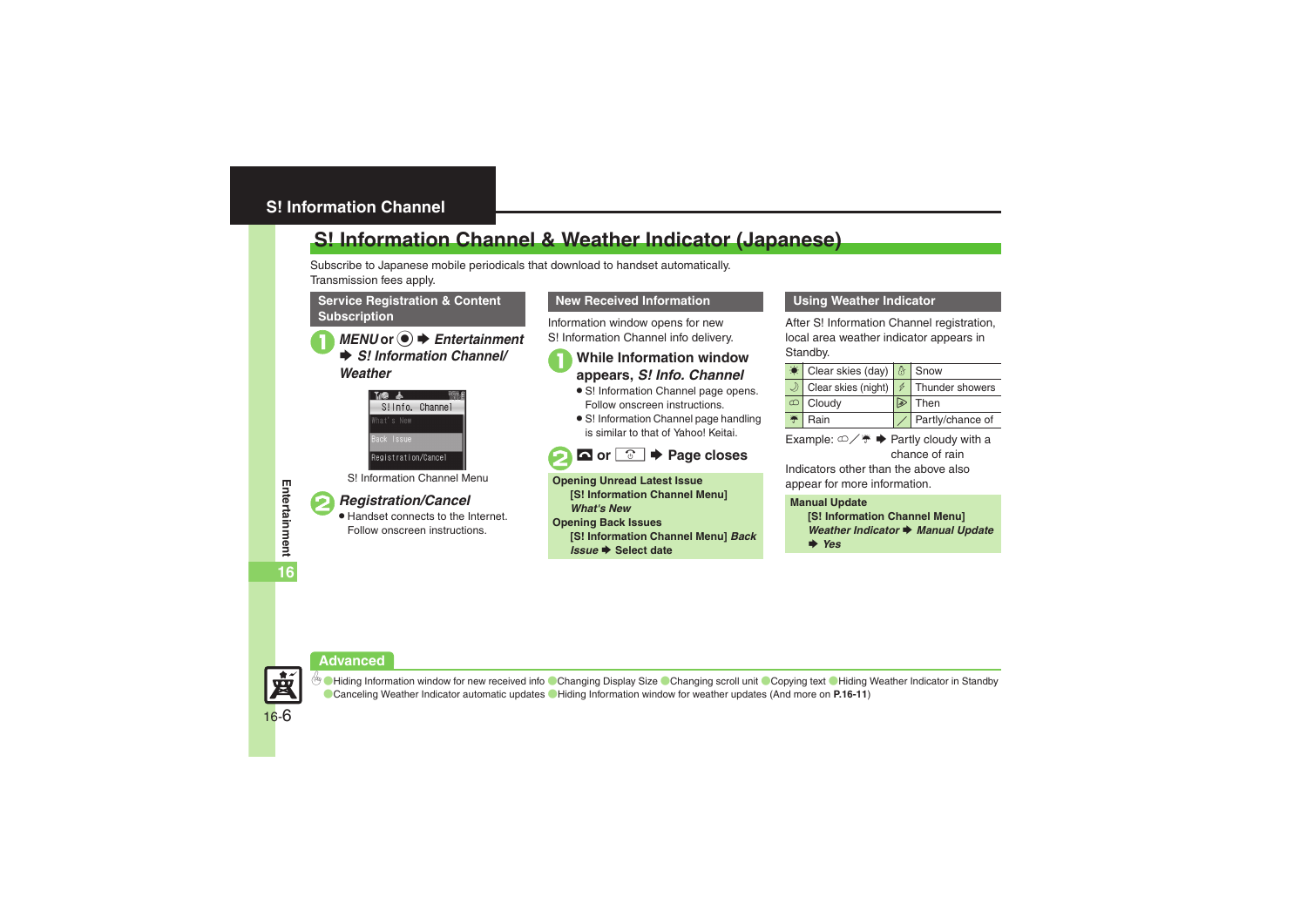#### <span id="page-6-1"></span>**Reading e-Books (Japanese)**

Use e-Book Viewer and BookSurfing® to view e-media (books, dictionaries, comics, photo books, etc.).

#### **Downloading e-Books**

Y⁄ or ∑∞ | ➡ *メニューリスト* 

#### 書籍・ぶック・写真集

- . Follow onscreen instructions.
- . Downloaded e-Books are saved to Data Folder (Books).

#### **Note**

 $\mathbf 0$ 

. Alternatively, visit SH-web to download e-Books.

#### **e-Book Viewer**

Read XMDF books and dictionary files. Some files may not be supported.

## ■ *MENU* or ●  $\rightarrow$  *Entertainment*



Entertainment Menu

#### 2*e-Book Viewer*

• e-Book Viewer starts. Refer to the e-Book Viewer help menu for operational instructions.

#### <span id="page-6-0"></span>**BookSurfing®**

Download Contents Keys and read CCF files. Some files may not be supported.

## <sup>1</sup>**In Entertainment menu,** *BookSurfing*

● BookSurfing<sup>®</sup> S! Application starts. Refer to the BookSurfing® help menu for operational instructions.

#### **Moving CCF Files via Memory Card**

• When purchasing a new handset, move CCF files and retrieve Contents Keys to open the files. Some files may need to be re-downloaded.



**Advanced**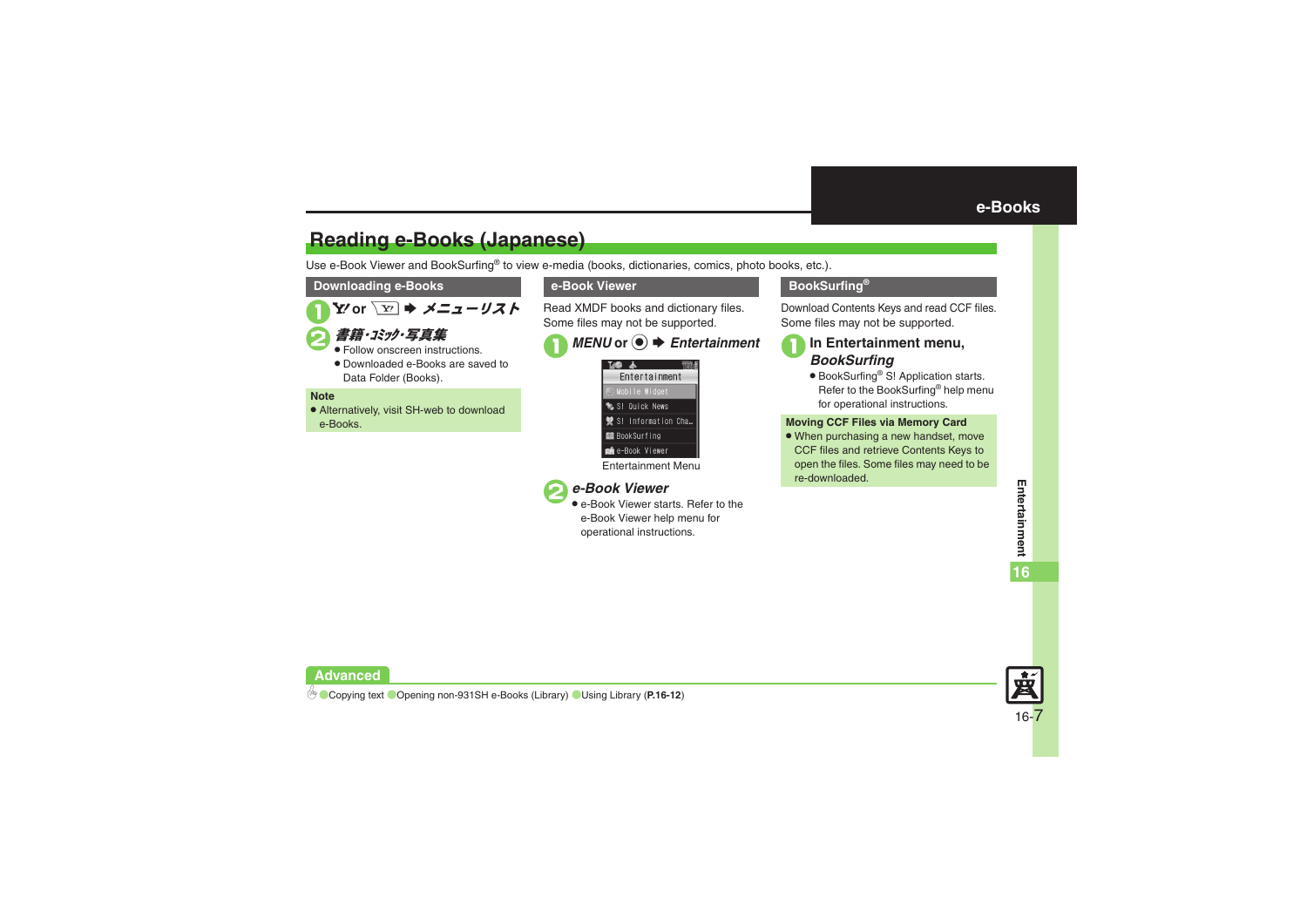#### <span id="page-7-0"></span>**Additional Functions**

<span id="page-7-1"></span>

| <b>Mobile Widget</b>                                      |                                                                                                                                                                                                                                                              |  |
|-----------------------------------------------------------|--------------------------------------------------------------------------------------------------------------------------------------------------------------------------------------------------------------------------------------------------------------|--|
| l Managing                                                |                                                                                                                                                                                                                                                              |  |
| Opening<br>properties                                     | MENU or $\textcircled{\textcircled{\textcirc}}$ $\textuparrow$ Entertainment $\textuparrow$ Mobile<br>Widget → Widget Contents → Highlight widget<br><b>▶</b> Options or $\boxed{\triangleright}$ Details<br>● Highlight widget other than S!速報ニュース/S!ともだち状況 |  |
| Widget History                                            |                                                                                                                                                                                                                                                              |  |
|                                                           | Start Here MENU or $\textcircled{\textcircled{\textcirc}}$ $\Rightarrow$ Entertainment $\Rightarrow$<br>Mobile Widget $\Rightarrow$ Widget History $\Rightarrow$ See below                                                                                   |  |
| <b>Opening widget</b>                                     | <b>Showing All Text</b><br>Highlight record $\rightarrow$ Options or $\Box$ $\rightarrow$ View full text                                                                                                                                                     |  |
| notification history                                      | <b>Deleting a Record</b><br>Highlight record $\rightarrow$ Options or $\Box / \rightarrow$ Delete $\rightarrow$ Yes                                                                                                                                          |  |
|                                                           | <b>Deleting All Records</b><br>Highlight record $\rightarrow$ Options or $\boxed{\cong}$ $\rightarrow$ Delete<br>$All \rightarrow$ Enter Handset Code $\rightarrow OK$ or $\bullet$ $\rightarrow$ Yes                                                        |  |
| l Settings                                                |                                                                                                                                                                                                                                                              |  |
| Canceling<br>automatic updates                            | MENU or $\left( \bullet \right)$ $\blacktriangleright$ Entertainment $\blacktriangleright$ Mobile<br>Widget $\Rightarrow$ Settings $\Rightarrow$ Auto Refresh $\Rightarrow$ Off                                                                              |  |
| <b>Receiving updates</b><br>automatically while<br>abroad | MENU or ● Entertainment → Mobile Widget<br>Settings $\rightarrow$ AutoConnect Abroad $\rightarrow$ On                                                                                                                                                        |  |
| <b>Disabling widget</b><br>notifications                  | MENU or ● Entertainment → Mobile Widget<br>Settings $\rightarrow$ Notification Setting $\rightarrow$ Off                                                                                                                                                     |  |

<span id="page-7-6"></span>

| <b>Disabling cookies</b> | MENU or $\odot \rightarrow$ Entertainment $\rightarrow$ Mobile<br>Widget $\rightarrow$ Settings $\rightarrow$ Cookies $\rightarrow$ Disabled |  |
|--------------------------|----------------------------------------------------------------------------------------------------------------------------------------------|--|
| <b>Deleting cookies</b>  | MENU or $\odot \rightarrow$ Entertainment $\rightarrow$ Mobile<br>Widget → Settings → Delete Cookies → Yes                                   |  |

#### <span id="page-7-7"></span> $\blacksquare$  Operations in Standby

<span id="page-7-11"></span><span id="page-7-10"></span><span id="page-7-9"></span><span id="page-7-8"></span>

| Logging in to<br><b>Yahoo!JAPAN</b>             | Options or $\Box$ Yahoo!JAPAN log in<br>ి)<br>• Follow onscreen instructions.<br>. To log out, select Yahoo!JAPAN log out in the<br>above steps. |
|-------------------------------------------------|--------------------------------------------------------------------------------------------------------------------------------------------------|
| <b>Viewing</b><br>widget-related<br>information | (8)<br>Options or $\Box$ • Information                                                                                                           |
| <b>Slowing pointer</b><br>speed                 | (ර්)<br>Options or $\Box$ Cursor Speed Slow                                                                                                      |
| <b>Sheets</b>                                   |                                                                                                                                                  |
|                                                 | Start Here Long Touch blank area in Standby (no<br>Softkeys, icons or widgets) → Change Sheet<br>Name $\Rightarrow$ See below                    |
| <b>Editing sheet names</b>                      | Renaming<br>Select sheet $\blacktriangleright$ Enter name $\blacktriangleright$ Done or $\blacklozenge$                                          |
|                                                 | <b>Resetting All Sheet Names</b>                                                                                                                 |



<span id="page-7-3"></span><span id="page-7-2"></span>**Entertainment** 

<span id="page-7-5"></span><span id="page-7-4"></span>**16**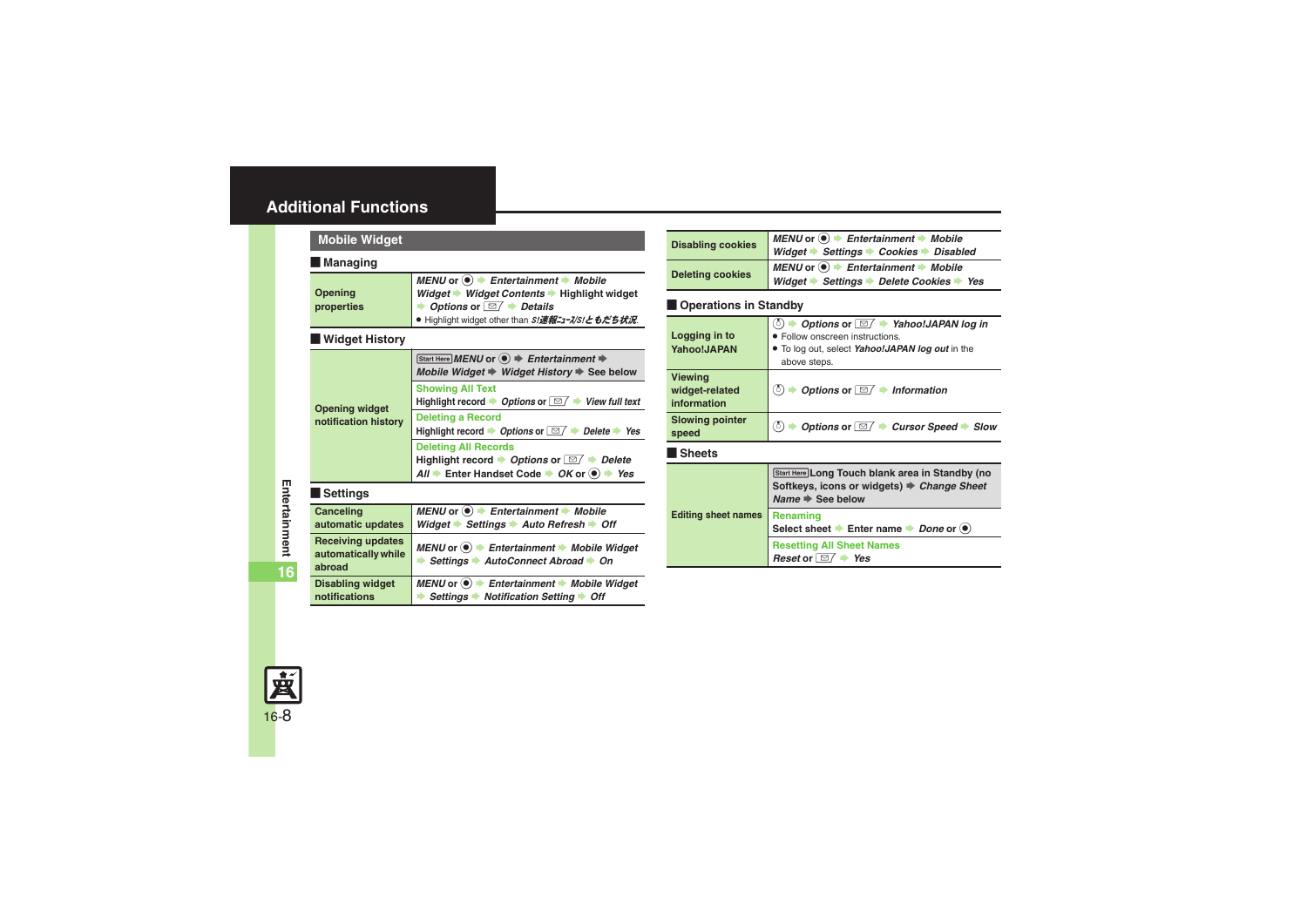<span id="page-8-5"></span><span id="page-8-4"></span><span id="page-8-3"></span><span id="page-8-2"></span><span id="page-8-1"></span><span id="page-8-0"></span>

|                                      | Start Here Long Touch blank area in Standby (no                                                                                                                                                                                                                       |                             | S! Quick News & S! Friend's Status Widget (S! Friend's Status)                                                                                                                                                                 |
|--------------------------------------|-----------------------------------------------------------------------------------------------------------------------------------------------------------------------------------------------------------------------------------------------------------------------|-----------------------------|--------------------------------------------------------------------------------------------------------------------------------------------------------------------------------------------------------------------------------|
|                                      | Softkeys, icons or widgets) → Set Sheet Lock →<br>Enter Handset Code $\Rightarrow$ OK or $\circledast$ $\Rightarrow$ See below                                                                                                                                        |                             | When Pattern Setting is Not Friend's Status(List)<br>$(5)$ $\rightarrow$ Point to member field $\rightarrow$ Operation or                                                                                                      |
| <b>Locking sheets</b>                | <b>Activating Lock</b><br>Select sheet $\rightarrow$ On                                                                                                                                                                                                               |                             | $\mathbf{v}$ $\rightarrow$ Contents Menu $\rightarrow$ Assign Member $\rightarrow$<br>Select category Select entry/member                                                                                                      |
|                                      | <b>Changing Method for Temporary Access</b><br>Unlock Method $\rightarrow$ Action $\rightarrow$ OK or $\odot$<br>• Swipe a finger down across <b>I</b> to unlock sheet<br>temporarily.                                                                                | <b>Assigning</b><br>members | When Pattern Setting is Friend's Status(List)<br>(5) Doint to S! Quick News/S! Friend's Status<br>widget $\rightarrow$ Operation or $\boxed{Y}$ $\rightarrow$ Contents Menu<br><b>Assign Member → Select category → Select</b> |
|                                      | S! Quick News & S! Friend's Status Widget (S! Quick News)                                                                                                                                                                                                             |                             | entry/member $\rightarrow$ ( <i>Empty</i> )<br>• Select a member instead of ( <i>Empty</i> ) to replace the                                                                                                                    |
| <b>Adding news items</b>             | (○) Do Point to S! Quick News/S! Friend's Status<br>widget $\rightarrow$ Operation or $\boxed{Y}$ $\rightarrow$ Contents Menu<br>→ Add News → S! Quick News List → 登録はこ<br>$56$ $\rightarrow$ Yes $\rightarrow$ Select genre $\rightarrow$ Select item                |                             | member.<br>Start Here $(\circ) \Rightarrow$ Point to member $\Rightarrow$ Operation or<br>$\overline{Y}$ $\Rightarrow$ Contents Menu $\Rightarrow$ See below                                                                   |
|                                      | • Follow onscreen instructions.                                                                                                                                                                                                                                       |                             | <b>Deleting Members</b><br>Delete $\rightarrow$ Yes                                                                                                                                                                            |
| <b>Changing news</b><br>scroll speed | (○) Doint to S! Quick News/S! Friend's Status<br>widget $\rightarrow$ Operation or $\boxed{Y}$ $\rightarrow$ Contents Menu<br>News Display News Speed Select speed                                                                                                    | <b>Managing members</b>     | <b>Changing Member Order</b><br>Move $\rightarrow$ Up/Down or $\boxed{\text{S}/\sqrt{\text{Y}}}\rightarrow$ OK or $\odot$                                                                                                      |
| <b>Showing unread</b>                | (○) Doint to S! Quick News/S! Friend's Status<br>widget $\rightarrow$ Operation or $\boxed{Y}$ $\rightarrow$ Contents Menu                                                                                                                                            |                             | <b>Changing Member Icons</b><br>Change Icon Select Pictogram                                                                                                                                                                   |
| news only                            | News Display > Target News > Unread Only                                                                                                                                                                                                                              |                             |                                                                                                                                                                                                                                |
| <b>Showing news</b><br>images        | (ै) Doint to S! Quick News/S! Friend's Status<br>widget $\rightarrow$ Operation or $\boxed{Y}$ $\rightarrow$ Contents Menu<br>News Display $\rightarrow$ Display Image $\rightarrow$ On<br>. Available when only S! Quick News area is set to<br>appear on the Panel. |                             |                                                                                                                                                                                                                                |

<span id="page-8-6"></span>**16**

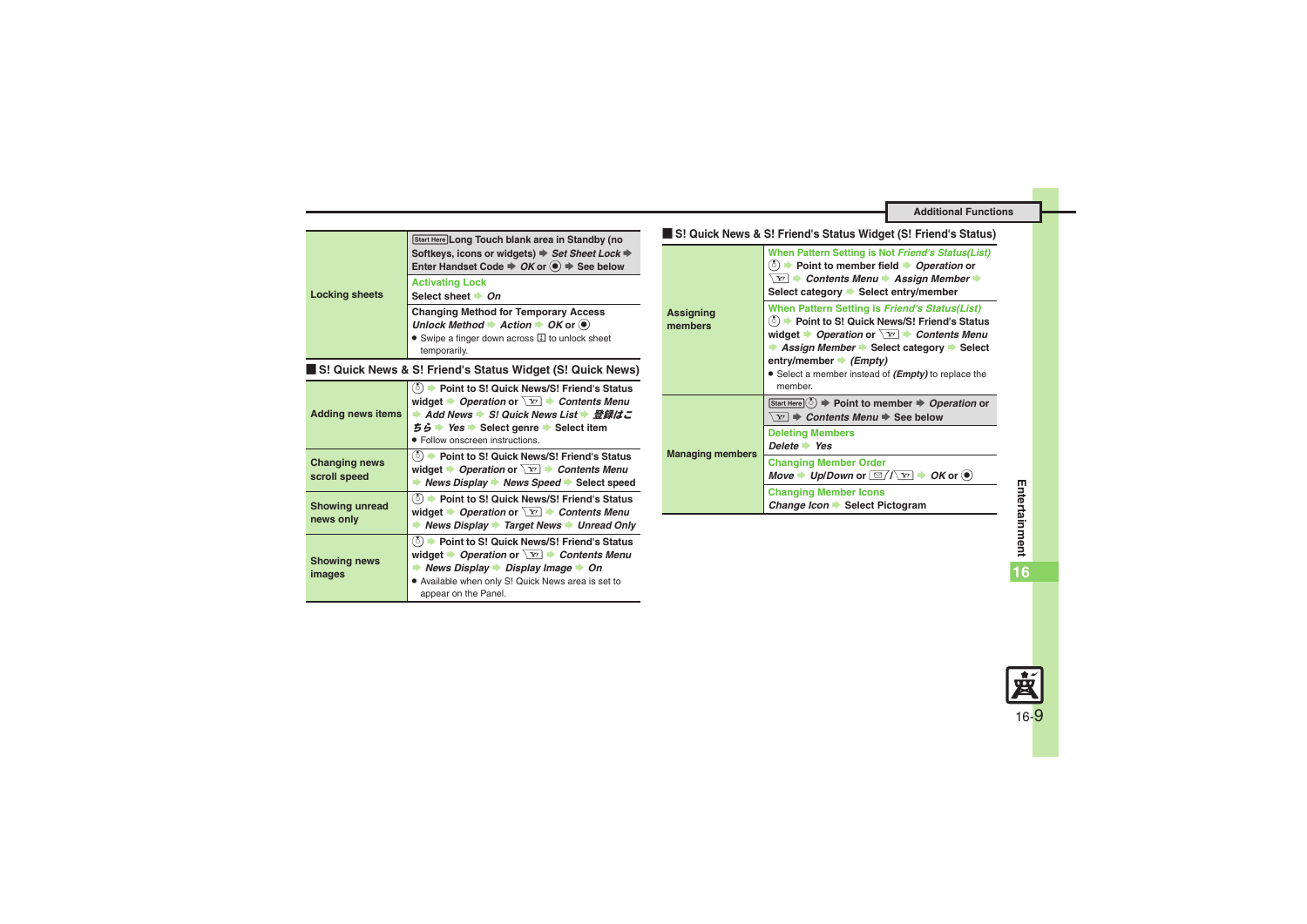#### **S! Quick News**

<span id="page-9-0"></span>

|                                          | Start Here MENU or $\textcircled{\textcircled{\textcirc}}$ $\Rightarrow$ Entertainment $\Rightarrow$<br>S! Quick News $\Rightarrow$ S! Loop List $\Rightarrow$ See below                                                                                                                                                                                                                                                                                                                      |
|------------------------------------------|-----------------------------------------------------------------------------------------------------------------------------------------------------------------------------------------------------------------------------------------------------------------------------------------------------------------------------------------------------------------------------------------------------------------------------------------------------------------------------------------------|
| <b>Receiving S! Loop</b><br>Item updates | <b>Registering with S! Loop Items</b><br>S!N-J にアクセス Yes<br>• Handset connects to the Internet. Refer to the<br>S! Loop help menu for operational instructions.                                                                                                                                                                                                                                                                                                                               |
|                                          | <b>Opening Information</b><br>Select item Select title                                                                                                                                                                                                                                                                                                                                                                                                                                        |
|                                          | Start Here MENU or $\left( \bullet \right) \Rightarrow$ Entertainment $\Rightarrow$<br>S! Quick News $\Rightarrow$ Settings $\Rightarrow$ Automatic<br>Update $\Rightarrow$ See below                                                                                                                                                                                                                                                                                                         |
| <b>Updating list</b><br>automatically    | <b>S! Quick News List</b><br>S! Quick News $\blacktriangleright$ Select item $\blacktriangleright$ OK or $\blacklozenge$ $\blacktriangleright$<br>Select interval or On<br>• When a confirmation appears, press $OK$ or $\odot$ .<br>• When Special is set to On, items are updated every<br>four hours.<br>• When General is set to On, items are updated once a day.<br>• To cancel automatic update, select Off.<br>• Updating items may incur high charges.<br>• Only available in Japan. |
|                                          | <b>S! Loop List</b><br>$SI$ Loop $\rightarrow$ OK or $\left( \bullet \right) \rightarrow$ On $\rightarrow$ OK or $\left( \bullet \right)$<br>. Items are updated about four times a day.                                                                                                                                                                                                                                                                                                      |

<span id="page-9-7"></span><span id="page-9-1"></span>. Only available in Japan.

<span id="page-9-6"></span><span id="page-9-5"></span><span id="page-9-4"></span><span id="page-9-3"></span><span id="page-9-2"></span>

| <b>Checking update</b><br>schedule            | MENU or $\bullet$ Fntertainment $\bullet$ S! Quick<br>News Settings Check Schedule                                                                                                                                                          |
|-----------------------------------------------|---------------------------------------------------------------------------------------------------------------------------------------------------------------------------------------------------------------------------------------------|
| Changing<br>background image                  | MENU or $\circledast$ Fintertainment $\bullet$ S! Quick News<br>$\rightarrow$ Settings $\rightarrow$ Change Skin $\rightarrow$ Select pattern                                                                                               |
| <b>Deleting S! Quick</b><br><b>News items</b> | Start Here MENU or $\left( \bullet \right) \Rightarrow$ Entertainment $\Rightarrow$<br>S! Quick News $\Rightarrow$ S! Quick News List $\Rightarrow$<br>Highlight item $\Rightarrow$ <i>削除</i> or $\boxed{\text{O}}$ $\Rightarrow$ See below |
|                                               | <b>One Entry</b><br>$-\#$ Yes                                                                                                                                                                                                               |
|                                               | <b>All Entries</b><br>$\hat{\mathcal{L}} \hat{H}$ $\Rightarrow$ Enter Handset Code $\Rightarrow$ OK or $\circledast$ $\Rightarrow$ Yes                                                                                                      |
| <b>Updating S! Loop</b><br>items manually     | Start Here MENU or $\left( \bullet \right) \Rightarrow$ Entertainment $\Rightarrow$<br>S! Quick News $\Rightarrow$ S! Loop List $\Rightarrow$ See below                                                                                     |
|                                               | <b>One Entry</b><br>Highlight item → メニューor ∑ → 更新 → 一件                                                                                                                                                                                     |
|                                               | <b>All Entries</b>                                                                                                                                                                                                                          |
| <b>Accessing source</b><br>sites              | MENU or $\left( \bullet \right)$ $\Rightarrow$ Entertainment $\Rightarrow$ S! Quick<br>News → Select list → Select item → Select title<br>$\rightarrow$ Select title $\rightarrow$ Yes                                                      |
| Disabling image<br>download                   | MENU or $\left( \bullet \right)$ $\blacktriangleright$ Entertainment $\blacktriangleright$ S! Quick<br>News → Settings → Show Image → Off                                                                                                   |

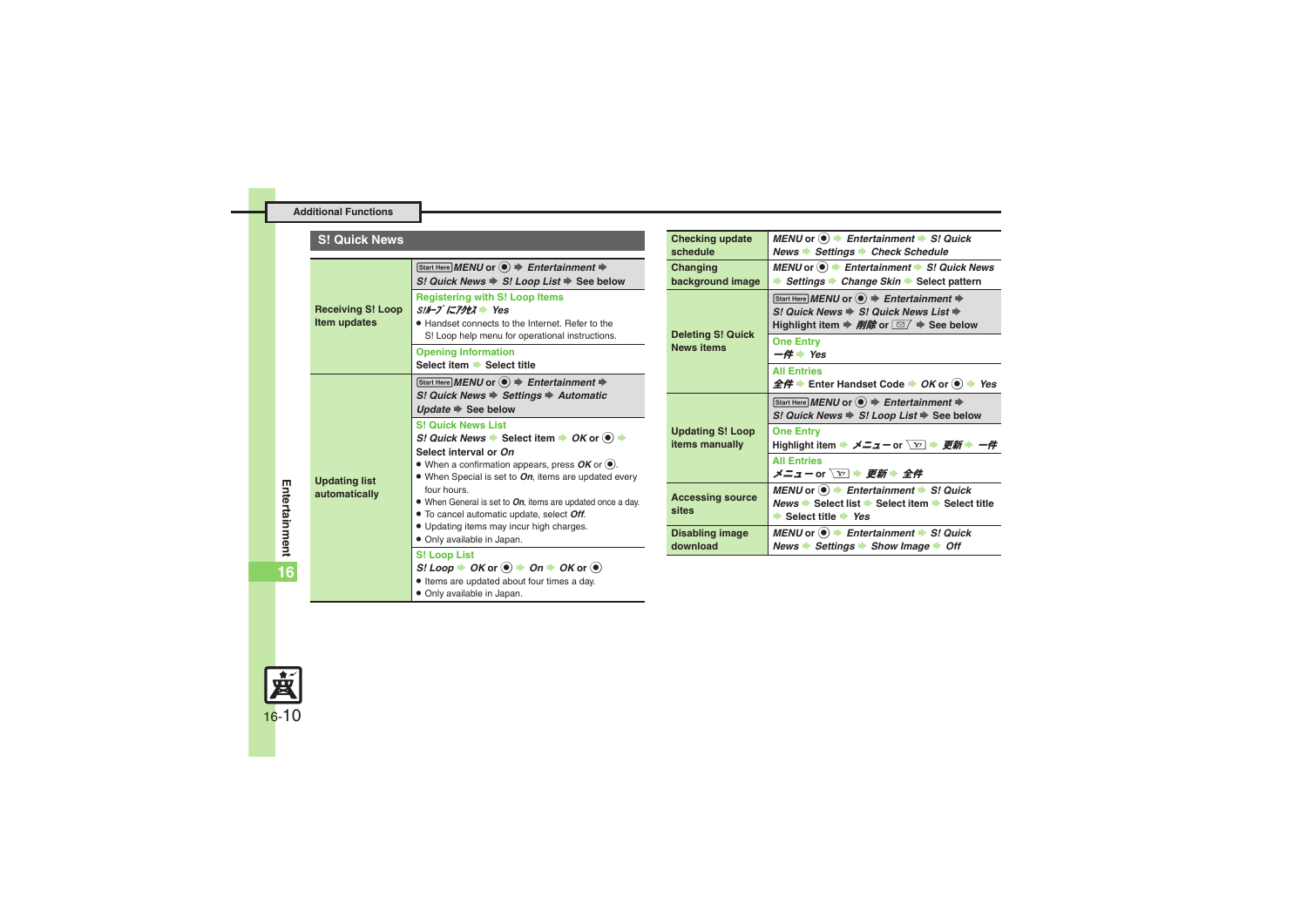<span id="page-10-0"></span>

| <b>Deleting S! Loop</b><br>items                                  | Start Here MENU or $\textcircled{\textcircled{\textcirc}}$ $\Rightarrow$ Entertainment $\Rightarrow$<br>S! Quick News → S! Loop List → Highlight<br>item $\Rightarrow$ <i>削除</i> or $\boxed{\simeq}$ $\Rightarrow$ See below                      |
|-------------------------------------------------------------------|---------------------------------------------------------------------------------------------------------------------------------------------------------------------------------------------------------------------------------------------------|
|                                                                   | <b>One Entry</b><br>Yes<br>$-4$                                                                                                                                                                                                                   |
|                                                                   | <b>All Entries</b><br>$\hat{\mathbf{\pm}} \hat{\mathbf{\#}}$ Enter Handset Code $\Rightarrow$ OK or $\textcircled{\ } \Rightarrow$ Yes                                                                                                            |
| <b>Resetting S! Quick</b><br><b>News List and</b><br>S! Loop List | MENU or $\odot$ $\rightarrow$ Entertainment $\rightarrow$ S! Quick News<br>Settings Delete S! Quick News Lists<br>Enter Handset Code $\rightarrow$ OK or $\textcircled{\textcirc}$ $\rightarrow$ Yes<br>. Not available during automatic updates. |

#### <span id="page-10-1"></span>**S! Information Channel**

<span id="page-10-5"></span><span id="page-10-4"></span><span id="page-10-3"></span><span id="page-10-2"></span>

| <b>Hiding Information</b> | MENU or $\textcircled{\textcircled{\textcirc}}$ $\textuparrow$ Entertainment $\textuparrowled{\textcircled{\textcircled{\textcirc}}}$               |
|---------------------------|-----------------------------------------------------------------------------------------------------------------------------------------------------|
| window for new            | S! Information Channel/Weather > Notification                                                                                                       |
| received info             | <b>Off</b>                                                                                                                                          |
| <b>Changing Display</b>   | On a page, Options or $\Box$ Settings                                                                                                               |
| <b>Size</b>               | Display Size Select size                                                                                                                            |
| <b>Changing scroll</b>    | On a page, Options or $\boxed{\simeq}$ $\blacktriangleright$ Settings                                                                               |
| unit                      | Scroll Unit Select unit                                                                                                                             |
| <b>Copying text</b>       | On a page, Options or $\Box$ $\rightarrow$ Copy Text<br>Highlight first character → Start or +<br>Highlight text range $\rightarrow$ End or $\odot$ |

<span id="page-10-8"></span><span id="page-10-7"></span><span id="page-10-6"></span>

| <b>Saving files to Data</b><br><b>Folder</b>               | On a page, Options or $\Box$ $\blacktriangleright$ Save Items $\blacktriangleright$<br>Select file $\Rightarrow$ Save $\Rightarrow$ Enter name $\Rightarrow$ Done or<br>$\bullet$ $\bullet$ Save here<br>• Some files are saved automatically. |
|------------------------------------------------------------|------------------------------------------------------------------------------------------------------------------------------------------------------------------------------------------------------------------------------------------------|
| <b>Changing weather</b><br>forecast page font<br>size      | On a page, Options or $\Box$ Settings $\blacktriangleright$ Font<br>$Size \rightarrow Select size$                                                                                                                                             |
| Opening page<br>properties                                 | On a page, Options or $\Box$ $\rightarrow$ Page Information                                                                                                                                                                                    |
| <b>Requesting</b><br>re-delivery                           | MENU or $\textcircled{\textcircled{\textcirc}}$ $\textuparrow$ Entertainment $\textuparrowled{\textcircled{\textcircled{\textcirc}}}$<br>S! Information Channel/Weather Cet Latest<br>Contents $\Rightarrow$ Yes                               |
| <b>Checking weather</b><br>forecast                        | MENU or $\left( \bullet \right)$ $\blacktriangleright$ Entertainment $\blacktriangleright$<br>S! Information Channel/Weather > Weather<br>Indicator Weather                                                                                    |
| <b>Hiding Weather</b><br>Indicator in<br><b>Standby</b>    | MENU or $\textcircled{\textcircled{\textcirc}}$ $\textuparrow$ Entertainment $\textuparrowled{\textcircled{\textcircled{\textcirc}}}$<br>S! Information Channel/Weather > Weather<br>Indicator Settings Standby Setting Soft                   |
| <b>Canceling Weather</b><br>Indicator<br>automatic updates | MENU or $\textcircled{\textcircled{\textcirc}}$ $\textuparrow$ Entertainment $\textuparrowled{\textcircled{\textcircled{\textcirc}}}$<br>S! Information Channel/Weather > Weather<br>Indicator Settings → Icon Update → Off                    |
| <b>Hiding Information</b><br>window for<br>weather updates | MENU or $\left( \bullet \right)$ $\blacktriangleright$ Entertainment $\blacktriangleright$<br>S! Information Channel/Weather > Weather<br>Indicator → Settings → Weather Notif. → Off                                                          |

**16**

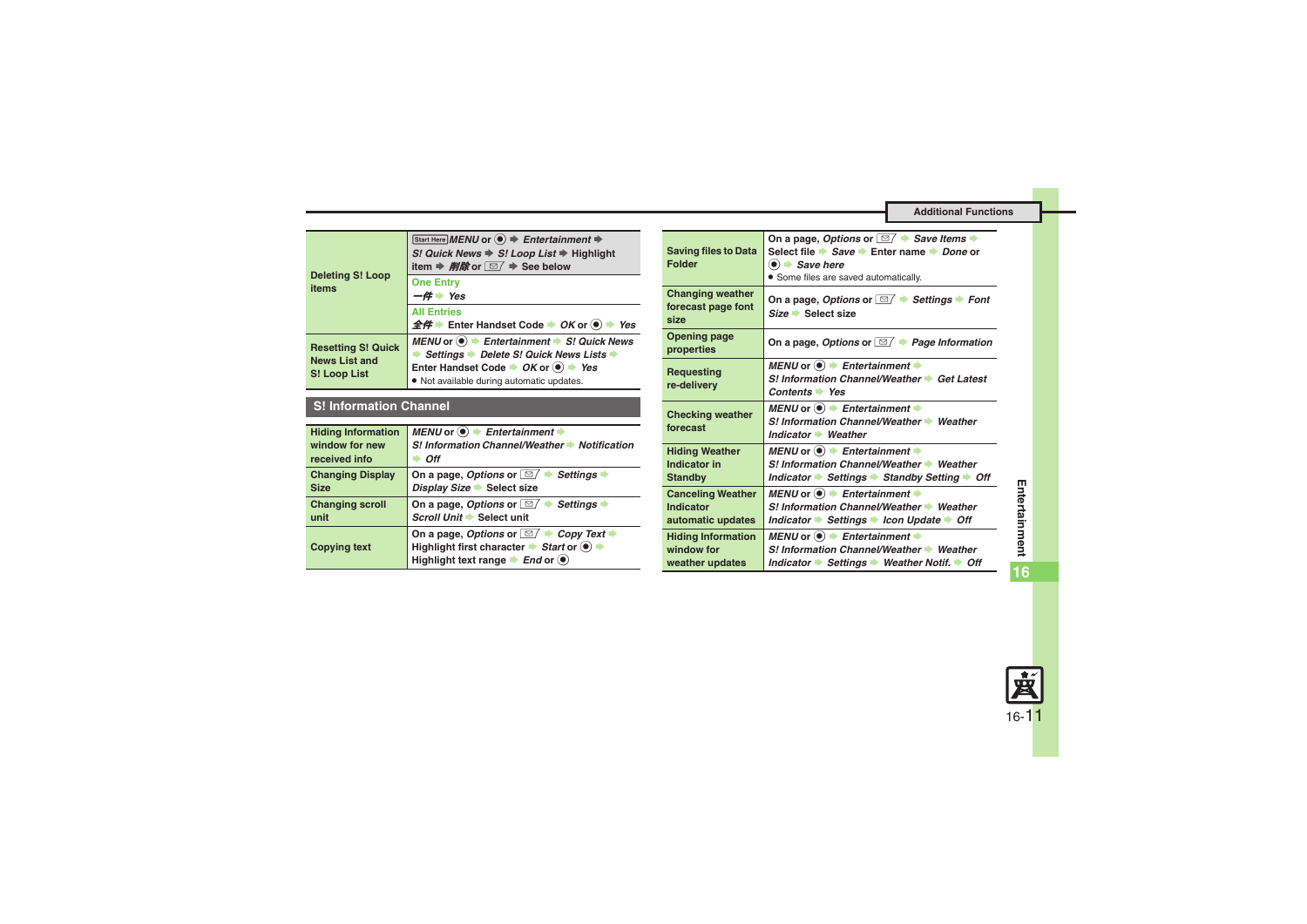#### **e-Books**

<span id="page-11-1"></span><span id="page-11-0"></span>

| <b>Copying text</b>                       | In open page, $\boxed{Y}$ $\rightarrow \cancel{X}$ $\cancel{Z}$ $\cancel{Z}$ $\cancel{Z}$ $\cancel{Z}$ $\cancel{Z}$ $\rightarrow$ Select<br>first character Select text range<br>• Available with handset keys only. |
|-------------------------------------------|----------------------------------------------------------------------------------------------------------------------------------------------------------------------------------------------------------------------|
| Opening<br>non-931SH<br>e-Books (Library) | MENU or $\bullet$ Fentertainment $\bullet$ Highlight<br>e-Book Viewer Library or $\Box$ Select file<br>• Some files may not open.                                                                                    |
| <b>Using Library</b>                      | Start Here MENU or $\left( \bullet \right) \Rightarrow$ Entertainment $\Rightarrow$<br>Highlight e-Book Viewer $\Rightarrow$ Library or $\Box$ $\Rightarrow$<br>See below                                            |
|                                           | <b>Adding Folders</b><br>Options or $\Box$ New Folder $\blacktriangleright$ Enter name<br>$\rightarrow$ Done or $\odot$                                                                                              |
|                                           | <b>Switching Folders</b><br>Options or $\boxed{\text{M}}$ $\blacktriangleright$ Switch Folders $\blacktriangleright$ Select folder                                                                                   |
|                                           | <b>Renaming Folders/Files</b><br>Highlight folder/file ▶ Options or $\Box$ ▶<br>Change Name $\rightarrow$ Enter name $\rightarrow$ Done or $\circledast$                                                             |
|                                           | <b>Moving Files</b><br>Highlight file $\rightarrow$ Options or $\boxed{\cong}$ $\rightarrow$ Move $\rightarrow$<br>Select folder → Move here                                                                         |
|                                           | <b>Deleting Folders/Files</b><br>Highlight folder/file ▶ Options or $\Box$ ▶<br>Delete $\rightarrow$ Yes                                                                                                             |
|                                           | <b>Opening File Properties</b><br>Highlight file $\rightarrow$ Options or $\Box / \rightarrow$ Details                                                                                                               |

<span id="page-11-2"></span>